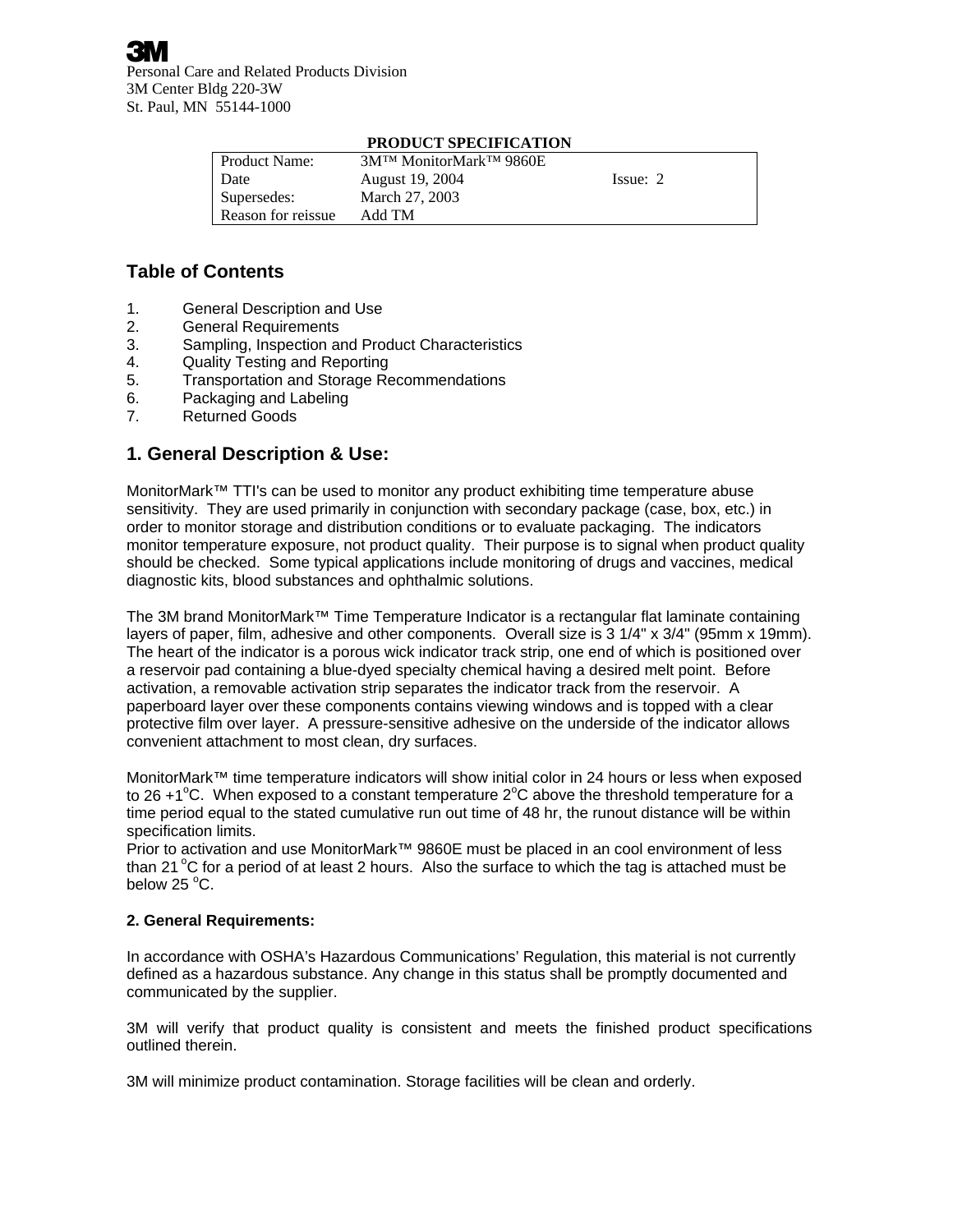|                     | TRODUCT SEECHTCATION                             |          |
|---------------------|--------------------------------------------------|----------|
| Product Name:       | 3M <sup>TM</sup> MonitorMark <sup>TM</sup> 9860E |          |
| $\blacksquare$ Date | August 19, 2004                                  | Issue: 2 |
| Supersedes:         | March 27, 2003                                   |          |
| Reason for reissue  | Add TM                                           |          |

### **PRODUCT SPECIFICATION**

## **3. Sampling, Inspection, and Product Characteristics:**

3M will assure that samples selected are representative of the lot. A lot is considered to be from continuous daily production using same raw materials. The lot number of a production batch shall be assigned using a Julian date system based on the day of manufacture; for example, a lot number of 9035 would represent the 35<sup>th</sup> day of 1999. A lot number of 3180 would represent the 180<sup>th</sup> day of 2003. The day is set as the last day of reservoir production. The lot number is either embossed numbers on each tag or printed on each tag following the word "lot".

Quality Characteristics:

The run-out distance of the Monitor Mark™ 9860 E is tested according TM-3950 at a temperature being 2°C above the target threshold temperature. The specification is based on the average of 24 indicators.

| Property                         | Min.             | Target         | Max.    |
|----------------------------------|------------------|----------------|---------|
| Run Out Test (distance from left | 38 mm            | 41 mm          | 46 mm   |
| edge of first window)            |                  |                |         |
| Run Out Test Temperature         | $27.7^{\circ}$ C | $28^{\circ}$ C | 28.3 °C |
| <b>Run Out Test Time</b>         |                  | 48 hr          |         |
| Missing or partial top film      |                  | No defect      |         |
|                                  |                  | allowed        |         |
| Inadequate die cutting           |                  | No defect      |         |
|                                  |                  | allowed        |         |
| Smeared or slurred printing      |                  | No defect      |         |
|                                  |                  | allowed        |         |
| Inadequate sealing of top and/or |                  | No defect      |         |
| bottom assembly                  |                  | allowed        |         |
| Missing adhesive                 |                  | No defect      |         |
|                                  |                  | allowed        |         |
| Illegible or wrong date code     |                  | No defect      |         |
|                                  |                  | allowed        |         |
| MonitorMark tags per box         | 100              |                |         |

## **4. Quality Testing and Reporting:**

If required, a C of C or other specific quality information can be provided. Arrangements can be made through your 3M Sales Representative.

### **5. Storage Recommendations and Shelf life:**

Product as supplied in original packaging will maintain stated properties for a period of 2 years from date stamped on shipping container when stored at a temperature between 50-80°F (10-27°C) and a relative humidity between 40-60 percent.